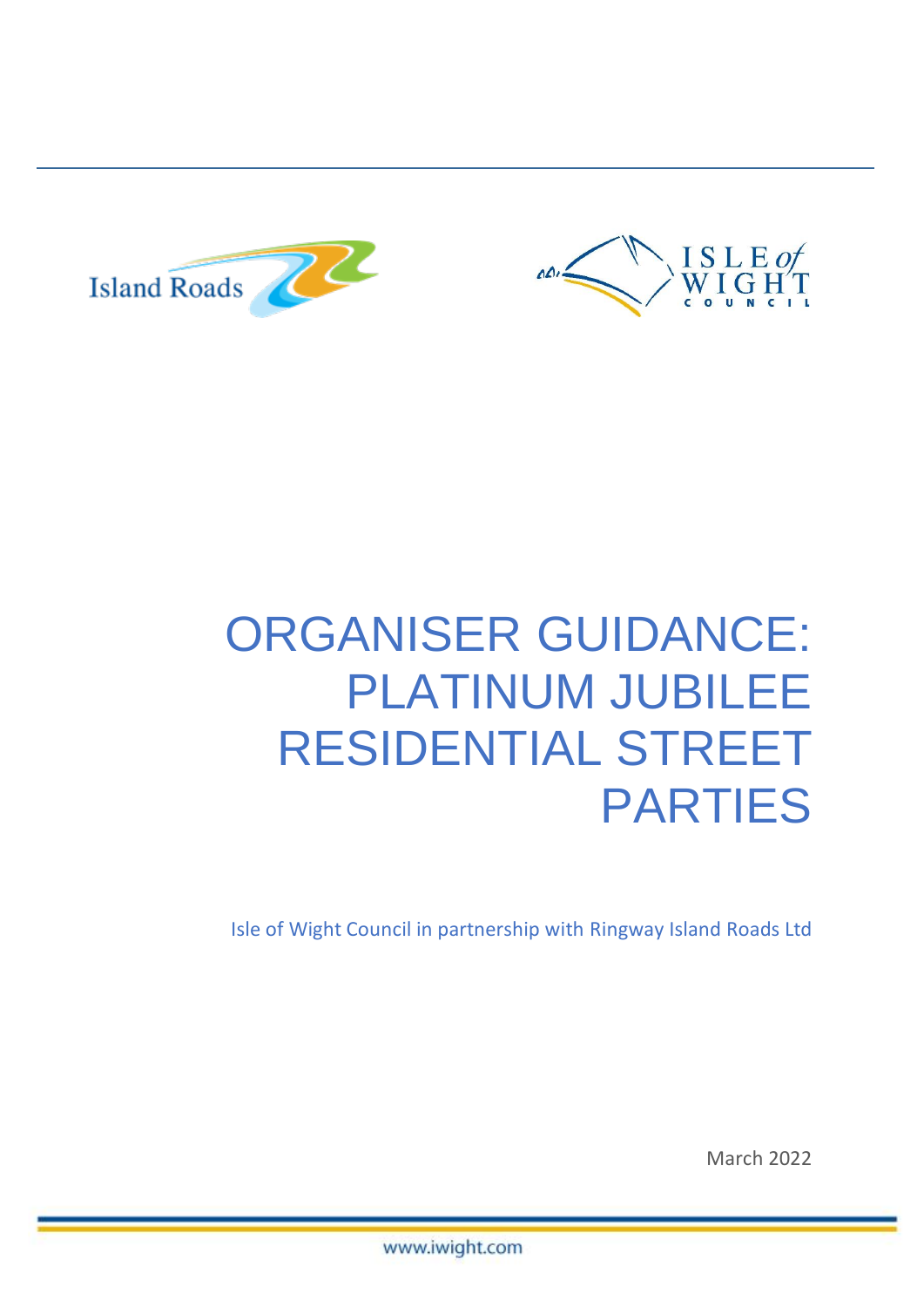### **GUIDANCE FOR ORGANISERS:**

This year, the Queen will celebrate her Platinum Jubilee after 70 years of service. Having a **private residential street party** is easier than you may think and is a great way to meet your neighbours, build community spirit and to celebrate this fabulous event.

A **private residential street party** should be organised by residents and for the benefit of only residents and advertised without publicity to the wider public. This pack will provide you with information and guidance to enable you to arrange a **private residential street party**.

Island Roads working on behalf of the Isle of Wight Council (IWC) will support most road closure applications for a **private residential street party** however traffic management requirements will be determined on a case-by-case basis. Island Roads and IWC will waive administrative fees (excluding possible traffic management fees) for private street parties on residential roads to celebrate this event if the following apply:

- Road closure applications for **private residential street parties** are received by **Island Roads** by the **7 th April 2022.**
- You apply to close a residential road where only residential traffic will be affected.
- The road closure is for up to 8 hours within one day between the  $2^{nd}$  to  $5^{th}$  June 2022.
- The party must not be publicised or advertised to the wider public. It must be organised for residents and neighbours only.
- Has no more than 499 people attending.
- The party does not involve any commercial activity within the road closure area. This means no selling of alcohol / food or charge for entry to the party.
- No entertainment like live music or performances (amateur performances and background music are permitted without licences).

If you are arranging a larger scale **private residential street party** where strategic routes / bus routes on our road network need to be closed, please contact the Island Roads Streetworks team for further advice. Their e-mail address is [info@islandroads.com.](mailto:info@islandroads.com)

If the above bullet points do not apply to your proposed plans, it may be considered as an event rather than a **private residential street party** and therefore fees and further licences may be applicable.

We may not be able to support all road closure applications.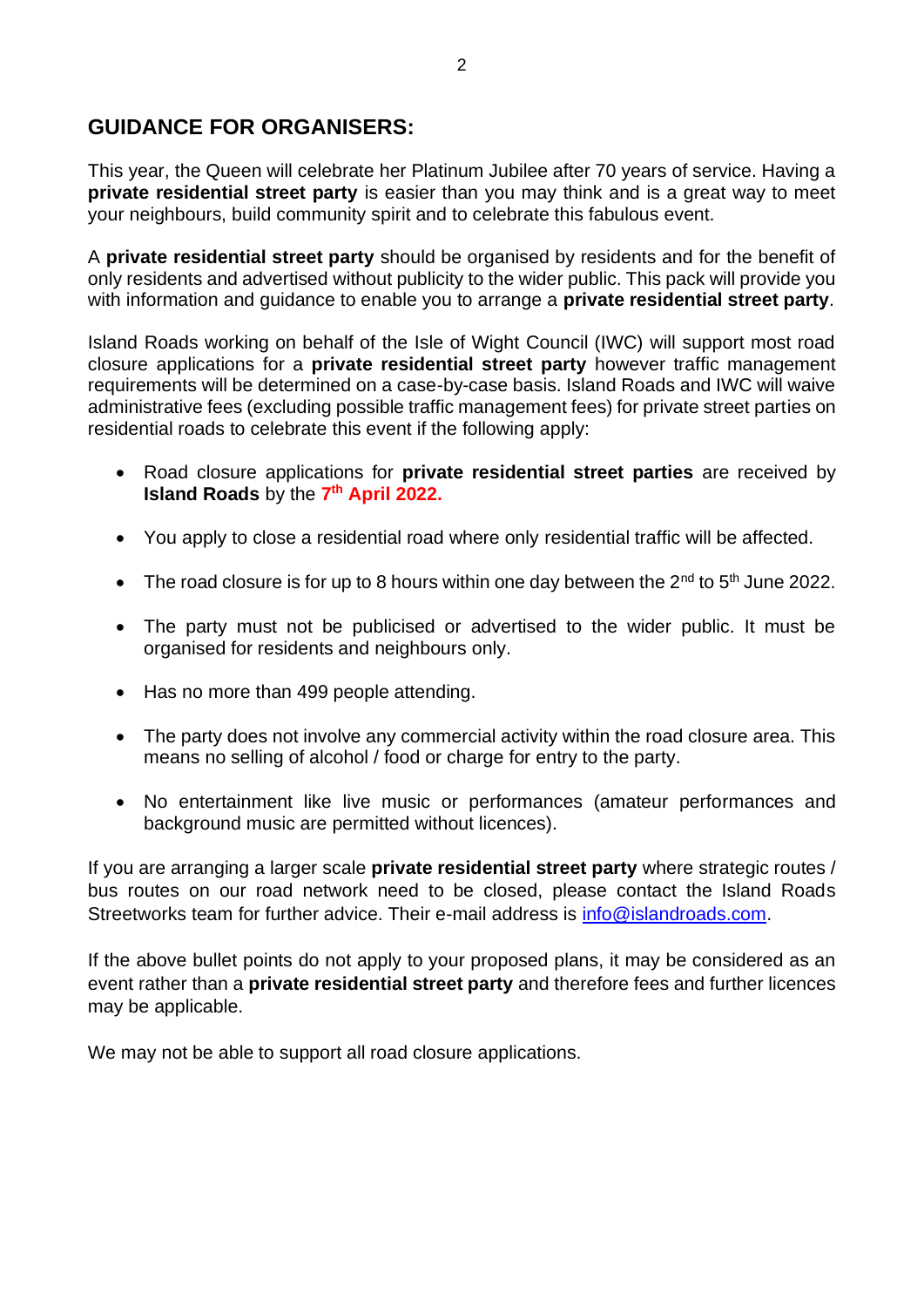#### Organisers of **private residential street parties** must:

- Ensure most residents have agreed to the street party. Speak to residents who will be affected by the road closure to make sure they have no objections. Where practical, you should seek to resolve issues that create objections.
- Ensure all rubbish is cleared up during and after the party. Encourage all those that will be attending to put their rubbish into suitable refuse bags/sacks and take home to organise into appropriate wheelie bins.
- Liaise with accredited Traffic Management Companies and procure services to provide a plan and associated Traffic Management equipment to facilitate the physical road closure for the purpose of Private Residential Street Parties. The Traffic Management provider will be required to install any road closure equipment (signs, cones and barriers) on the organiser's behalf.
- Ensure party decorations (bunting and banners etc.) are installed at an adequate height to prevent obstruction and injury. This would be a minimum of 2.4m above the footway and 4.5m above the carriageway surface.
- Not disrupt residents with excessively loud music or other noise.
- Not cause damage to the road surface and street furniture.
- Ensure access is maintained for emergency service vehicles.
- Ensure you liaise with users of disabled parking spaces for accessibility / mobility requirements as vehicles are not permitted to manoeuvre within the confines of the road during the road closure.

#### Note:

- Residents should consider relocating their vehicle(s) to alternative locations (public car parks, adjacent public highways etc.) outside of the road closure boundaries prior to party commencement.
- Vehicles are not permitted to move within road closure boundaries during the period of road closure.

The application form along with the terms and conditions can be found on the following six pages.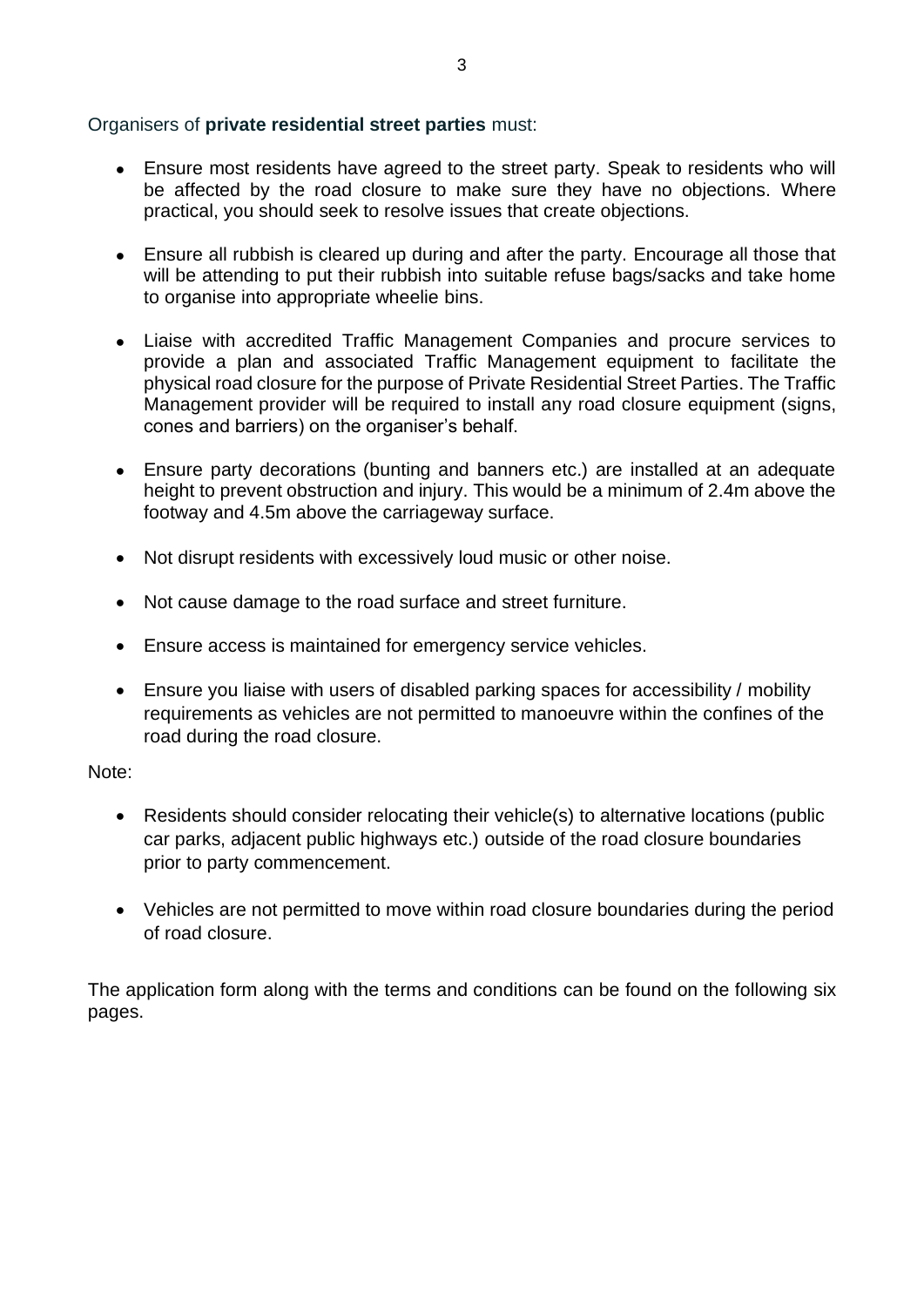#### **APPLICATION TO REQUEST A TEMPORARY TRAFFIC ORDER FOR THE BENEFIT OF PLATINUM JUBILEE CELEBRATIONS BETWEEN 2ND AND 5TH JUNE 2022 ONLY.**

Please complete this form and return it to [info@islandroads.com](mailto:info@islandroads.com) or post to:

Island Roads St Christopher House 42 Daish Way NEWPORT PO30 5XJ

| <b>SECTION 1: ORGANISER DETAILS:</b>                  |                                                                                               |  |  |  |
|-------------------------------------------------------|-----------------------------------------------------------------------------------------------|--|--|--|
| <b>APPOINTED</b><br>PERSON/<br><b>APPLICANT NAME:</b> | <b>ASSOCIATION</b><br><b>OR</b><br><b>RESIDENTIAL</b><br><b>COMMITTEE (If</b><br>applicable): |  |  |  |
| <b>APPOINTED</b><br>PERSON CONTACT<br><b>ADDRESS:</b> |                                                                                               |  |  |  |
| POSTCODE:                                             | TELEPHONE:                                                                                    |  |  |  |
| EMAIL:                                                | <b>MOBILE:</b>                                                                                |  |  |  |
|                                                       |                                                                                               |  |  |  |

#### **SECTION 2: PRIVATE RESIDENTIAL STREET PARTY CONTACTS (2 CONTACTS):**

| NAME: | TELEPHONE: |  |
|-------|------------|--|
| NAME: | TELEPHONE: |  |

#### **SECTION 3: INSURANCE DETAILS:**

Public Liability Insurance covers against accidental injuries to third parties (or people) and damage to property. Street Party organisers should carry out a risk assessment to identify the risks and potential for damage to land deemed as public highway and associated street furniture. Costs of public liability insurance varies depending on the activity covered, number of people attending and other factors.

Please confirm if you have taken out a Public Liability Insurance Policy:

| Insurer: | <b>Policy Number:</b> | Indemnity Cover (£): |  |  |  |
|----------|-----------------------|----------------------|--|--|--|
|          |                       |                      |  |  |  |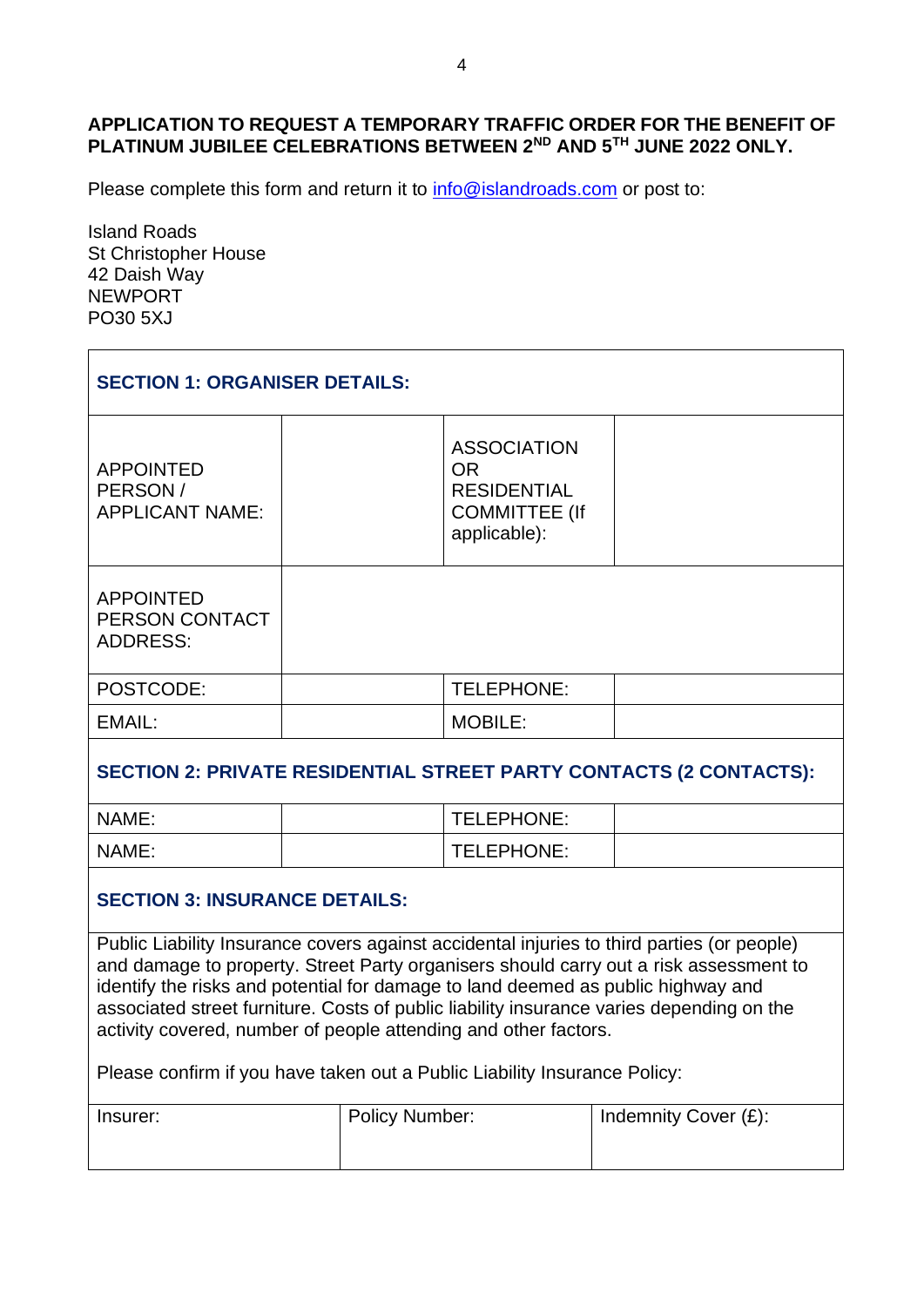| <b>SECTION 4: ROAD CLOSURE DETAILS:</b>                                                                                                                             |                                                                                      |                                                                                |                                                                                                              |  |                                              |  |                                            |
|---------------------------------------------------------------------------------------------------------------------------------------------------------------------|--------------------------------------------------------------------------------------|--------------------------------------------------------------------------------|--------------------------------------------------------------------------------------------------------------|--|----------------------------------------------|--|--------------------------------------------|
| <b>ROAD NAME TO BE</b><br>CLOSED:                                                                                                                                   |                                                                                      |                                                                                |                                                                                                              |  |                                              |  |                                            |
| <b>TIMES OF ROAD</b><br><b>CLOSURE</b><br>(MAXIMUM 8<br>HOURS):                                                                                                     |                                                                                      | <b>ESTIMATED</b><br><b>NUMBER OF</b><br><b>RESIDENTS</b><br><b>ATTENDING:</b>  |                                                                                                              |  |                                              |  |                                            |
| <b>Select one of</b><br>the following<br>days:                                                                                                                      | $\Box$                                                                               | Thursday 2 <sup>nd</sup><br>Friday 3rd<br><b>June 2022</b><br><b>June 2022</b> |                                                                                                              |  | Saturday 4 <sup>th</sup><br><b>June 2022</b> |  | Sunday 5 <sup>th</sup><br><b>June 2022</b> |
|                                                                                                                                                                     | *Please see Frequently Asked Questions should the selected date require<br>changing. |                                                                                |                                                                                                              |  |                                              |  |                                            |
| <b>SECTION 5: APPOINTED TRAFFIC MANAGEMENT COMPANY:</b><br>PLEASE TICK AS APPROPRIATE. IF OTHER, PLEASE PROVIDE FURTHER INFORMATION.                                |                                                                                      |                                                                                |                                                                                                              |  |                                              |  |                                            |
| <b>CROWN PARK</b>                                                                                                                                                   |                                                                                      |                                                                                |                                                                                                              |  |                                              |  |                                            |
| <b>HSS</b>                                                                                                                                                          |                                                                                      |                                                                                | YOU WILL BE REQUIRED TO SUBMIT A COPY OF<br>THE TRAFFIC MANAGEMENT PLAN WITH THIS<br><b>APPLICATION FORM</b> |  |                                              |  |                                            |
| <b>QTM</b>                                                                                                                                                          |                                                                                      |                                                                                |                                                                                                              |  |                                              |  |                                            |
| <b>OTHER</b>                                                                                                                                                        |                                                                                      |                                                                                | <b>DETAILS:</b>                                                                                              |  |                                              |  |                                            |
| <b>SECTION 6: DOCUMENTS / CONFIRMATION REQUIREMENTS:</b>                                                                                                            |                                                                                      |                                                                                |                                                                                                              |  |                                              |  |                                            |
| I/ We confirm the road closure is to facilitate a <b>private residential</b><br>street party with NO SALE of alcohol, food, or anything other is<br>permitted.      |                                                                                      |                                                                                |                                                                                                              |  |                                              |  |                                            |
| I / We confirm we will / have consult(ed) with residents / neighbours<br>and evidence this by attaching a copy of the consultation letter with this<br>application. |                                                                                      |                                                                                |                                                                                                              |  |                                              |  |                                            |
| I / We attach or enclose (with this application) a Traffic Management<br>Plan from an accredited Traffic Management Company.                                        |                                                                                      |                                                                                |                                                                                                              |  |                                              |  |                                            |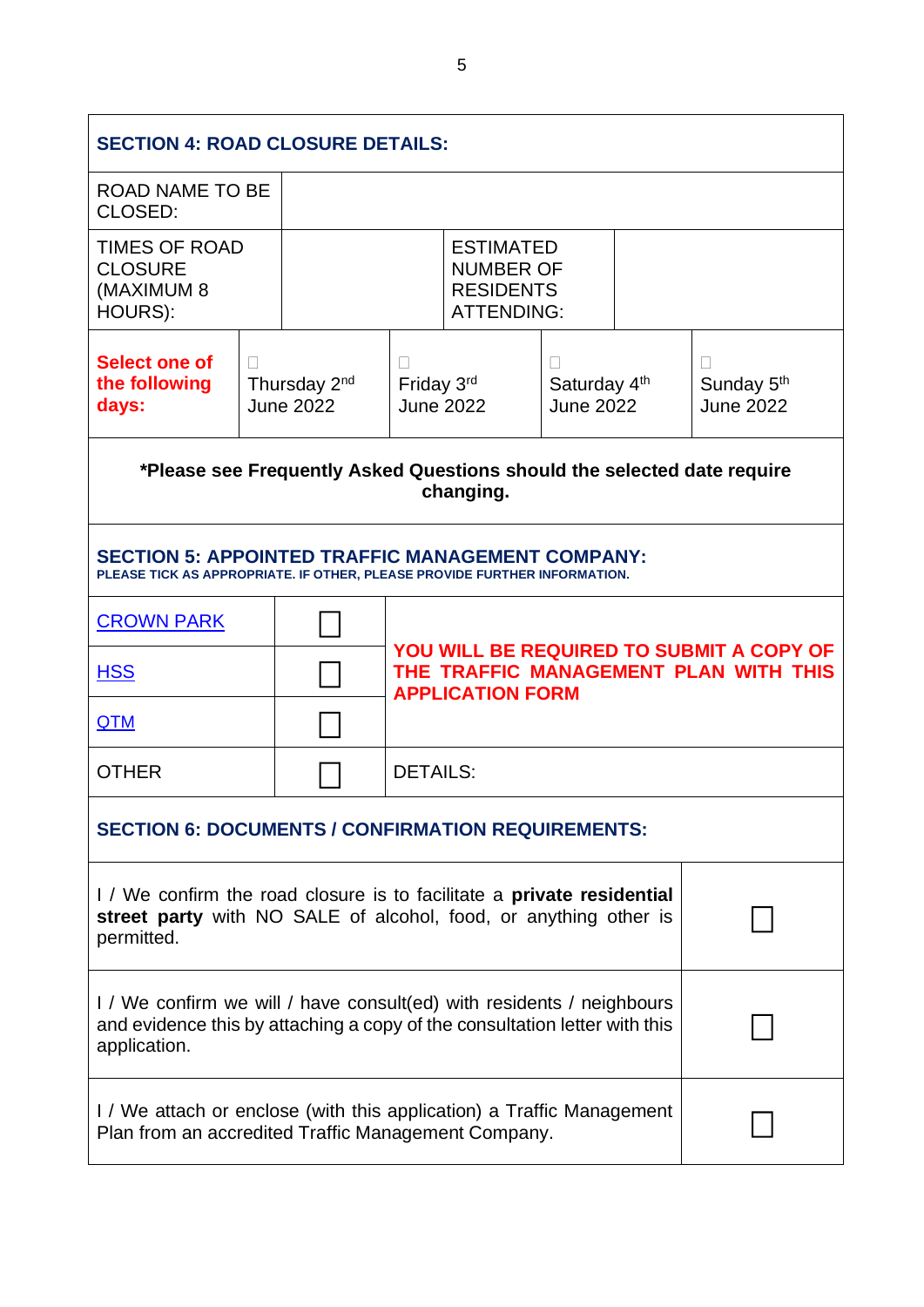| I / We confirm that emergency vehicle access will be maintained<br>throughout the duration of the street party road closure.                                                                     |  |
|--------------------------------------------------------------------------------------------------------------------------------------------------------------------------------------------------|--|
| I/We understand that Island Roads and IWC accept no liability due to<br>damage or incidences relating to installed decorations.                                                                  |  |
| I/We confirm that we are required to obtain Public Liability Insurance<br>and that the IWC and Island Roads do not accept any liability<br>whatsoever for damage to property or personal injury. |  |
| I / We shall ensure all rubbish and debris is cleared and disposed of<br>prior to the road re-opening to the public.                                                                             |  |

**Note:** You must submit your completed application form and associated documents by the 7<sup>th</sup> April 2022. Applications received after this date may not be processed.

#### **DECLARATION:**

 $\mathbf{r}$ 

I hereby agree to the associated **TERMS AND CONDITIONS (APPENDIX 1)** and have submitted the relevant documents as required and thereafter apply a road closure for a **private residential street party** under the Town Police Clauses Act 1847, Section XXI.

| <b>NAME:</b>   |              |  |
|----------------|--------------|--|
| <b>SIGNED:</b> | <b>DATE:</b> |  |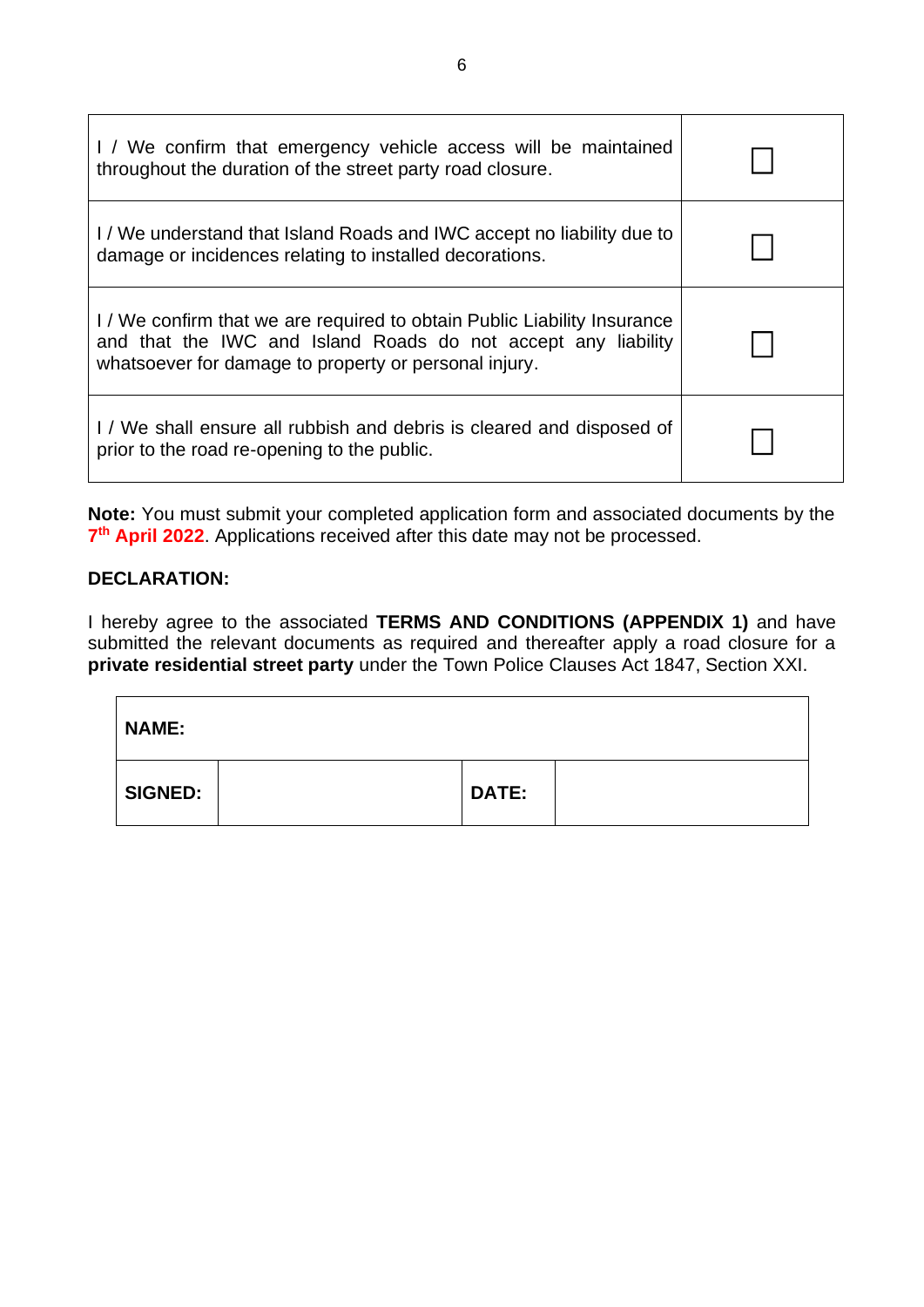#### **APPENDIX 1: TERMS AND CONDITIONS FOR GOVERNING THE CLOSURE OF STREETS FOR PRIVATE RESIDENTIAL STREET PARTIES**

By submitting a Private Residential Street Party Road Closure Application Form you are entering into a legally binding agreement with the Isle of Wight Council (referred to as 'the Agreement') and you will be bound by the following terms and conditions:

1. References in these terms and conditions to '**you**' are references to the person or persons who has or have signed the acceptance of terms and conditions section on the Residential Street Party Road Closure Application Form and includes any organisation on behalf of whom they have signed. References to '**the Private Residential Street Party'** are references to the details described in the Residential Street Party Road Closure Application. References to '**the Street**' are references to the street or streets set out in section 3 of the Private Residential Street Party Road Closure Application Form.

2. The Private Residential Street Party shall not take place unless and until Isle of Wight Council (referred to in these terms and conditions as "the Council" or their PFI service provider Island Roads) has made the road closure order (in respect of the Town Police Clauses Act 1847, Section XXI) required to hold the party (referred to in these terms and conditions as "the Order") and any decision to make the Order shall be at the Council's absolute discretion and shall be subject to these terms and conditions.

3. You acknowledge that if you hold the Private Residential Street Party without the Order in place you may as a result be in breach of legislation governing the use of highways and risk financial penalties.

4. You warrant that all information provided to the Council in the Private Residential Street Party Road Closure Application Form and or otherwise in connection with the Private Residential Street Party is accurate to the best of your knowledge.

5. You warrant that you have informed and consulted (in writing) to the occupiers of neighbouring properties about the Private Residential Street Party prior to the submission of the Private Residential Street Party Road Closure Application Form to the Island Roads.

6. Responsibility for the Private Residential Street Party lies with you, the Private Residential Street Party Road Closure organiser(s). You shall ensure that no damage is caused to the highway, to any street furniture, to any lighting column or tree on the highway as a result of the Private Residential Street Party. Where any such damage is caused you shall pay to the Council its reasonable costs in repairing such damage.

7. You shall comply and shall ensure that attendees at the Private Residential Street Party comply with the terms of the Order and any other Traffic Regulation Order or other statutory provision which is currently in force in the Street.

8. The Council and Island Roads gives no warranty as to the suitability of the Street for your party nor that the Street is legally or physically fit for any specific purpose nor endorses the party itself. You shall satisfy yourself that the Street is fit for the purpose for which it is required and that no defects exist which may lead to loss, damage, or injury.

9. You shall ensure that the emergency services can gain access to the Street at all times during the period the Street is closed under the Order.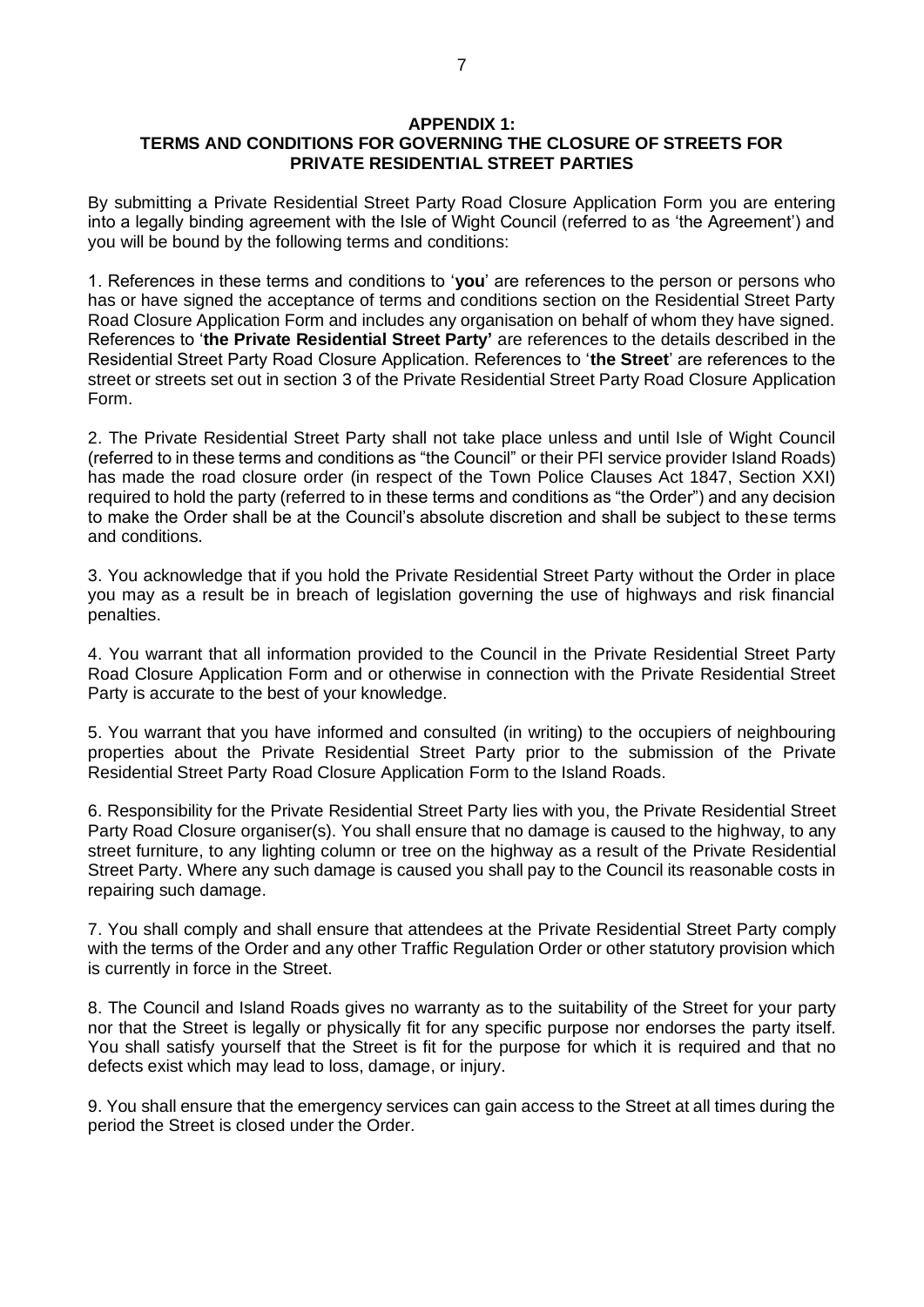10. The Order shall not make provision for parking bay suspension and the Council shall not be obliged to clear nor be obliged to procure the clearance of parked vehicles or other obstructions prior to the start of or during the Private Residential Street Party. It is for the organiser(s) to make arrangements with the owners of affected parked vehicles for the moving of an adequate number of vehicles to enable the party to proceed.

11. You shall ensure that the street is returned to a clean and orderly state free of litter as soon as possible after the party has finished and in any event before the Order expires.

12. You shall ensure that only residents of the Street attend the Private Residential Street Party and shall ensure that at no time the party is attended by more than 499 people.

13. You shall be responsible for:

- the efficient supervision of the Private Residential Street Party.
- the effective control of children.
- the orderly and safe admission and departure of persons to and from the Private Residential Street Party.
- the orderly and safe vacation of the Street in case of emergency.
- the safety of the Private Residential Street Party.
- the preservation of good order and decency at the Private Residential Street Party.
- the prevention of nuisance.

14. You shall not:

- light any fires.
- light any barbeques.
- drive stakes, posts, or sharp objects into any surface.
- excavate any part of the highway.
- discharge liquids into any drains or ditches.

15. You shall follow the reasonable instructions of any Council Officer or their representative acting in an official capacity in relation to the Private Residential Street Party including but not limited to ensuring that any person is removed from the Street, reducing the volume of any amplified sound, and removing any obstructions immediately on the reasonable request of such officer.

16. For Private Residential Street Parties, you are required to provide proof of public liability insurance to protect the organiser from liability against third party claims to include injury or damage to property .We recommend you procure a reputable insurance company and have a public liability insurance policy with a limit of at least £10 million to cover your liabilities in connection with the party.

17. The Council will not be liable for the death of or injury to any person attending the Private Residential Street Party, or for any losses, claims, demands, actions, proceedings, damages, costs or expenses or other liability incurred by you in connection with the Private Residential Street Party, except where such death, injury or loss is due to the negligence of the Council or Island Roads and except to the extent that liability may not be so excluded under applicable laws.

18. You confirm and accept that in making the decision to hold the street closure you have not relied on and shall have no right or remedy in respect of any statement, assurance, representation, or warranty (whether innocent or negligent) made by The Council and Island Roads.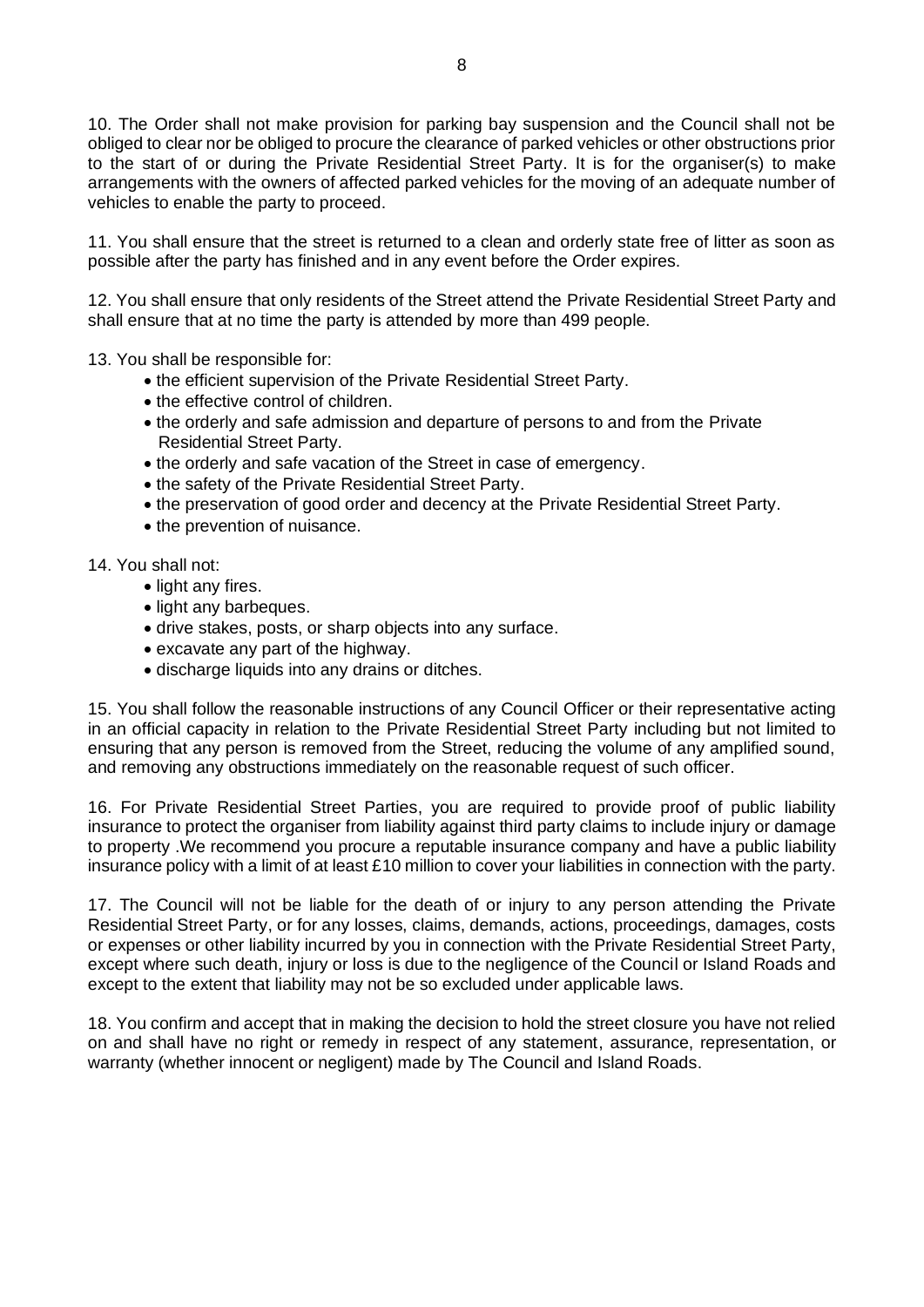19. The Council accepts no liability, except to the extent that liability may not be so excluded under applicable laws, whether in contract, tort, breach of statutory duty or otherwise, for any loss, costs, damages or alike, including special, incidental, indirect, or consequential loss suffered by you arising from any act or omission of the Council in connection with the closure of the street for the purposes of the street party or in connection with the holding of the street party itself.

20. You agree to indemnify and keep indemnified the Council against any and all costs, losses, damages and liabilities resulting from claims made by third parties against The Council and Island Roads as a result of the closure of the street or as a result of the party itself.

21. The Council will not be liable for any loss as a result of the Street becoming unavailable for the Private Residential Streety Party for any purpose and the Council may revoke the Order at any time before or during the party without liability to you where the Council considers it necessary acting reasonably.

22. For the purposes of the Contract (Rights of Third Parties) Act 1999 the Agreement is not intended to, and does not, give any person who is not a party to it any right to enforce any of its provisions.

23. The Agreement shall be governed and construed according to the laws of England and Wales and you and the Council submit to the exclusive jurisdiction of the Courts of England and Wales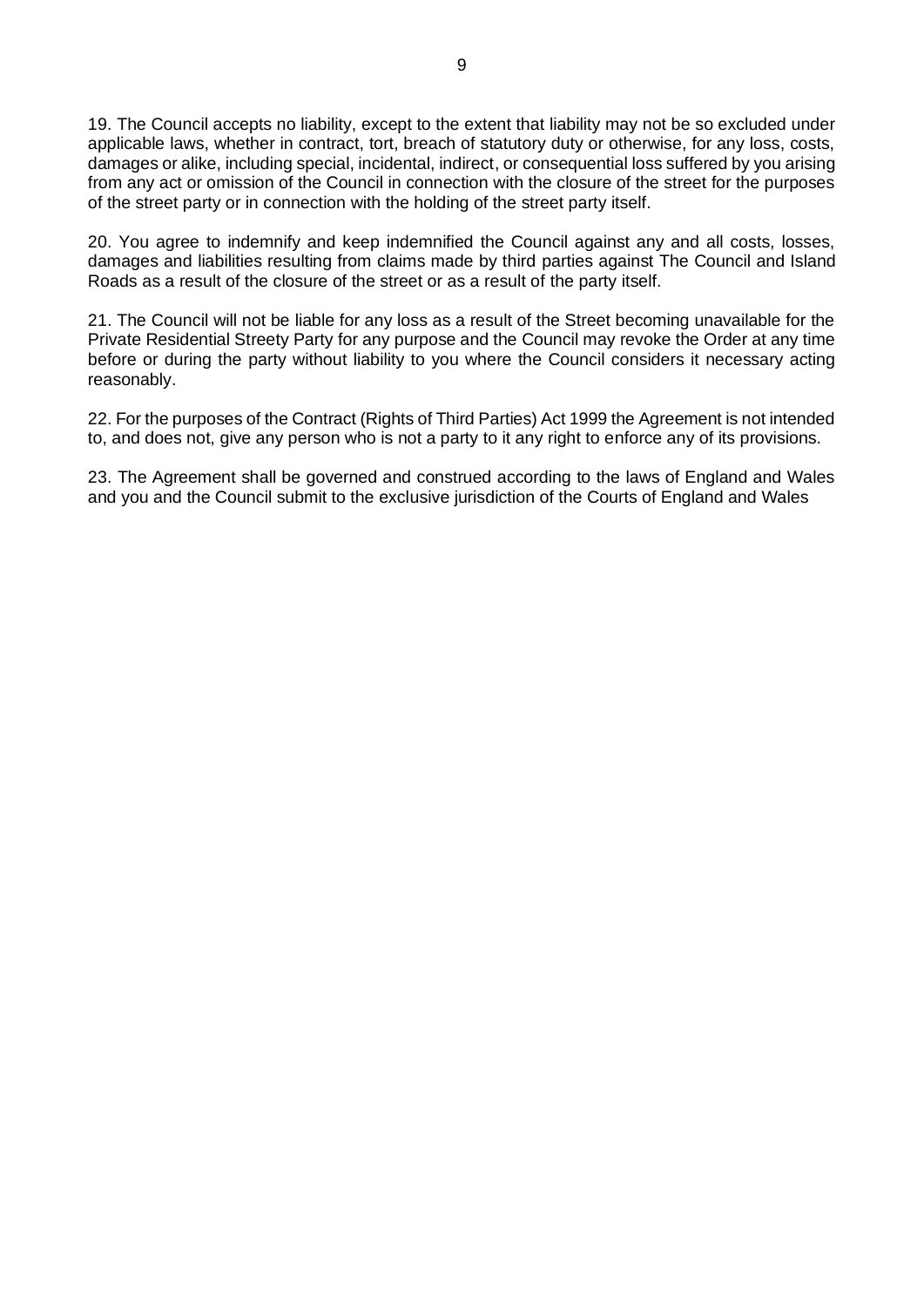### **FREQUENTLY ASKED QUESTIONS:**

#### **Who can we invite?**

Only residents of the street can attend a Private Residential Street Party. You must ensure you have informed and consulted with the street residents / your neighbours in writing prior to submitting the Private Residential Street Party Road Closure application. A copy of the letter will be required to be attached / enclosed with your submission. **See Terms and Conditions item 5.**

#### **What if it rains?**

Ensure you consider options in the event of poor weather and be ready to cover things and wait until the weather improves. If, however it is clear before the date chosen that the weather forecast will impact on the day's plans, you should agree your alternative date (between 2nd and 5th June 2022) with neighbours and residents then:

- Liaise with your procured Traffic Management company to ensure they have capacity to support Traffic Management on the revised date.
- Contact Island Roads in advance via email [info@islandroads.com](mailto:info@islandroads.com) stipulating your revised party date.

#### **Do we need any Traffic Management / barriers / cones / diversions?**

All applications for Private Residential Street Party road closures will be assessed independently and we regret that we may not be able to support applications which pose a disruption to the wider general public (bus services etc).

We require you to consult with an accredited Traffic Management Company (Crown Park, HSS, QTM for example). They can provide a quote which considers the minimum Traffic Management requirements deemed acceptable by Island Roads to facilitate your specific Private Residential Street Party Road Closure.

On acceptance of a Traffic Management provider's quote, they will draw up a proposed plan which should be attached/enclosed with your application to Island Roads.

Please be advised that only accredited Traffic Management personnel are permitted to install Traffic Management / road closure equipment.

#### **What if vehicles are parked on the street?**

You should provide your residential neighbours with enough notice to move their cars, where possible. No vehicle should move throughout the duration of the road closure. **See Terms and Conditions item 10**.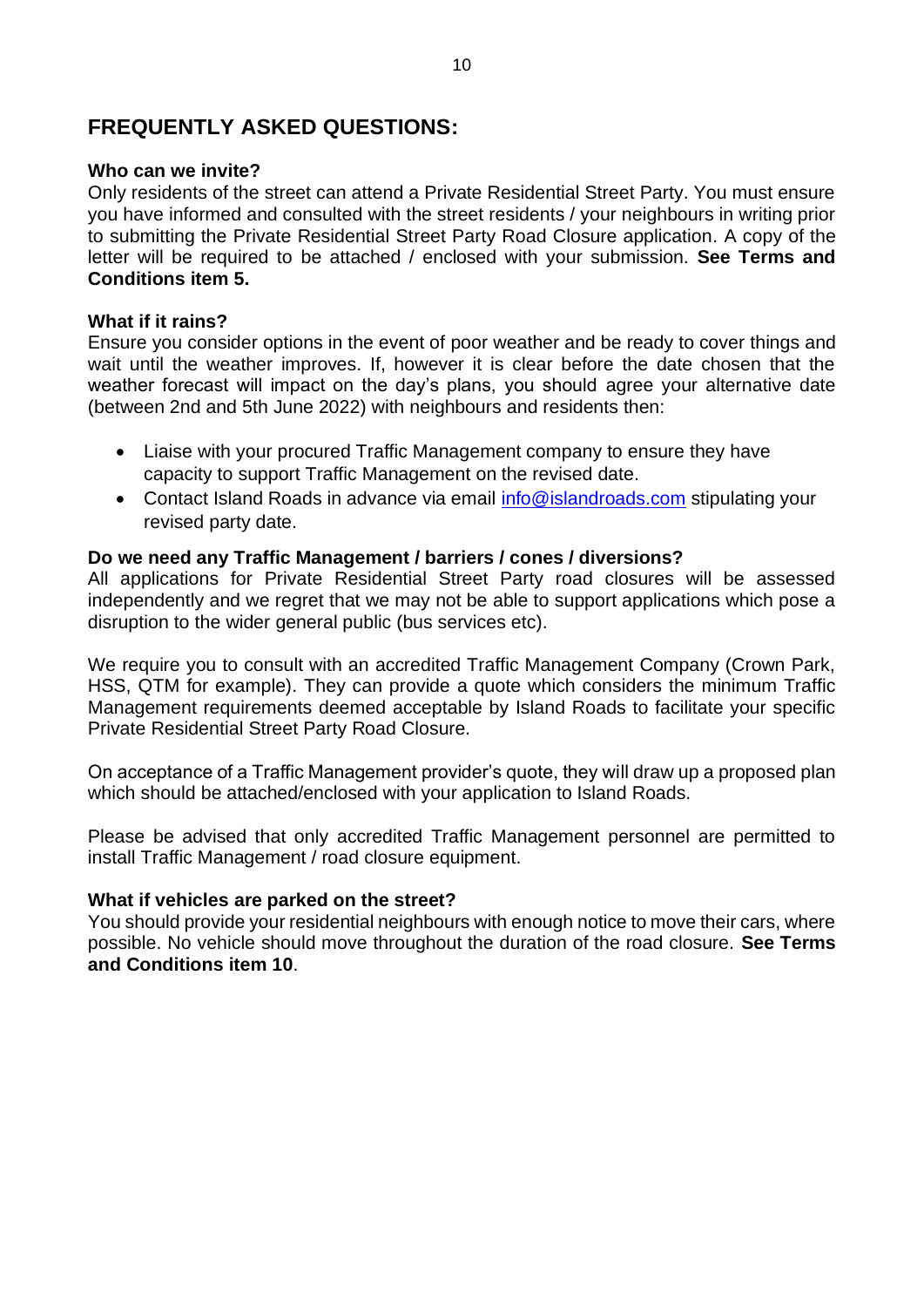#### **Do we need insurance?**

By closing the road for the purposes of a Private Residential Street Party under Town Police Clauses Act 1847, Section XXI, Island Roads and IWC require the applicant to have public liability insurance. You are advised to refer to the **Terms and Conditions items 8, 16, 17, 18 and 19**

#### **Is there funding available?**

The Council and Island Roads will not fund or contribute to the cost of your Private Residential Street Party. However, we do bring your attention to the Big Jubilee Lunch, part of the official Jubilee Celebrations supported by [Eden Project Communities](https://www.edenprojectcommunities.com/) project which may be able to support your party.

#### **Do we need any licences?**

**Private Residential Street Parties** do not require you to apply to your council for a Temporary Event Notice (TEN) if any 'performance' is 'incidental to the day' or 'background music' is provided and if the sale of alcohol and food (or anything else) is not permitted. For further information, please refer to [www.iow.gov.uk.](http://www.iow.gov.uk/)

#### **Where can I read further advice to plan our street party?**

Residents looking for further guidance should refer to [the government website.](https://www.gov.uk/government/publications/your-guide-to-organising-a-street-party/your-guide-to-organising-a-street-party) There is also the dedicated [street party website.](https://www.streetparty.org.uk/)

#### **What about COVID-19?**

Please read the most recent government guidance on [how to stay safe and help prevent the](https://www.gov.uk/guidance/covid-19-coronavirus-restrictions-what-you-can-and-cannot-do)  [spread of coronavirus](https://www.gov.uk/guidance/covid-19-coronavirus-restrictions-what-you-can-and-cannot-do) to ensure your street party is covid-secure. We reserve the right to cancel your application in the event of restrictions being imposed.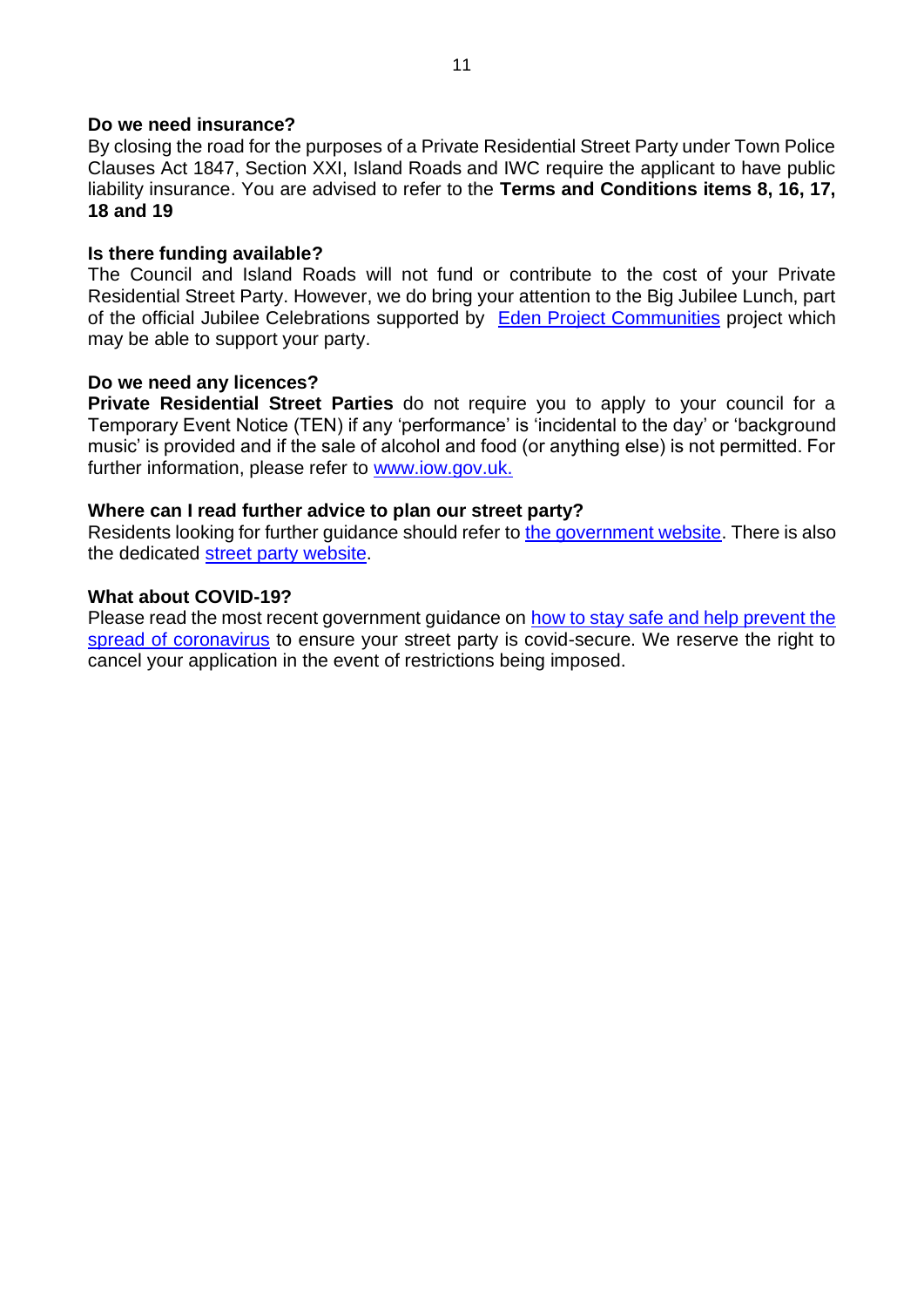## **BIBLIOGRAPHY:**

**Government guidance on street parties:** [www.gov.uk/government/publications/your](http://www.gov.uk/government/publications/your-guide-to-organising-a-street-party/your-guide-to-organising-a-street-party)[guide-to-organising-a-street-party/your-guide-to-organising-a-street-party](http://www.gov.uk/government/publications/your-guide-to-organising-a-street-party/your-guide-to-organising-a-street-party)

**Government guidance for COVID19:** [www.gov.uk/guidance/covid-19-coronavirus](http://www.gov.uk/guidance/covid-19-coronavirus-restrictions-what-you-can-and-cannot-do)[restrictions-what-you-can-and-cannot-do](http://www.gov.uk/guidance/covid-19-coronavirus-restrictions-what-you-can-and-cannot-do)

**The Street Party Site:** [www.streetparty.org.uk](https://www.streetparty.org.uk/)

**The Street Party Site insurance webpage**: [www.streetparty.org.uk/public-liabaility](http://www.streetparty.org.uk/public-liabaility-insurance-and-street-parties/)[insurance-and-street-parties/](http://www.streetparty.org.uk/public-liabaility-insurance-and-street-parties/)

**Queen's Platinum Jubilee:** [www.platinumjubilee.gov.uk](http://www.platinumjubilee.gov.uk/)

**Eden Project Communities: [https://www.edenprojectcommunities.com/the-big-jubilee](https://www.edenprojectcommunities.com/the-big-jubilee-lunch)**[lunch](https://www.edenprojectcommunities.com/the-big-jubilee-lunch)

**Traffic Management Suppliers**:

- **Crown Park** <http://www.crownparkbuilders.co.uk/services.php>
- **HSS** <https://www.hss.com/hire>
- **QTM** <https://qtm.org.uk/>

**CONTACTS:** Ringway Island Roads Ltd St Christopher House 42 Daish Way NEWPORT PO30 5XJ

T: 01983 828500 E: [info@islandroads.com](mailto:info@islandroads.com) W: [www.islandroads.com](http://www.islandroads.com/)